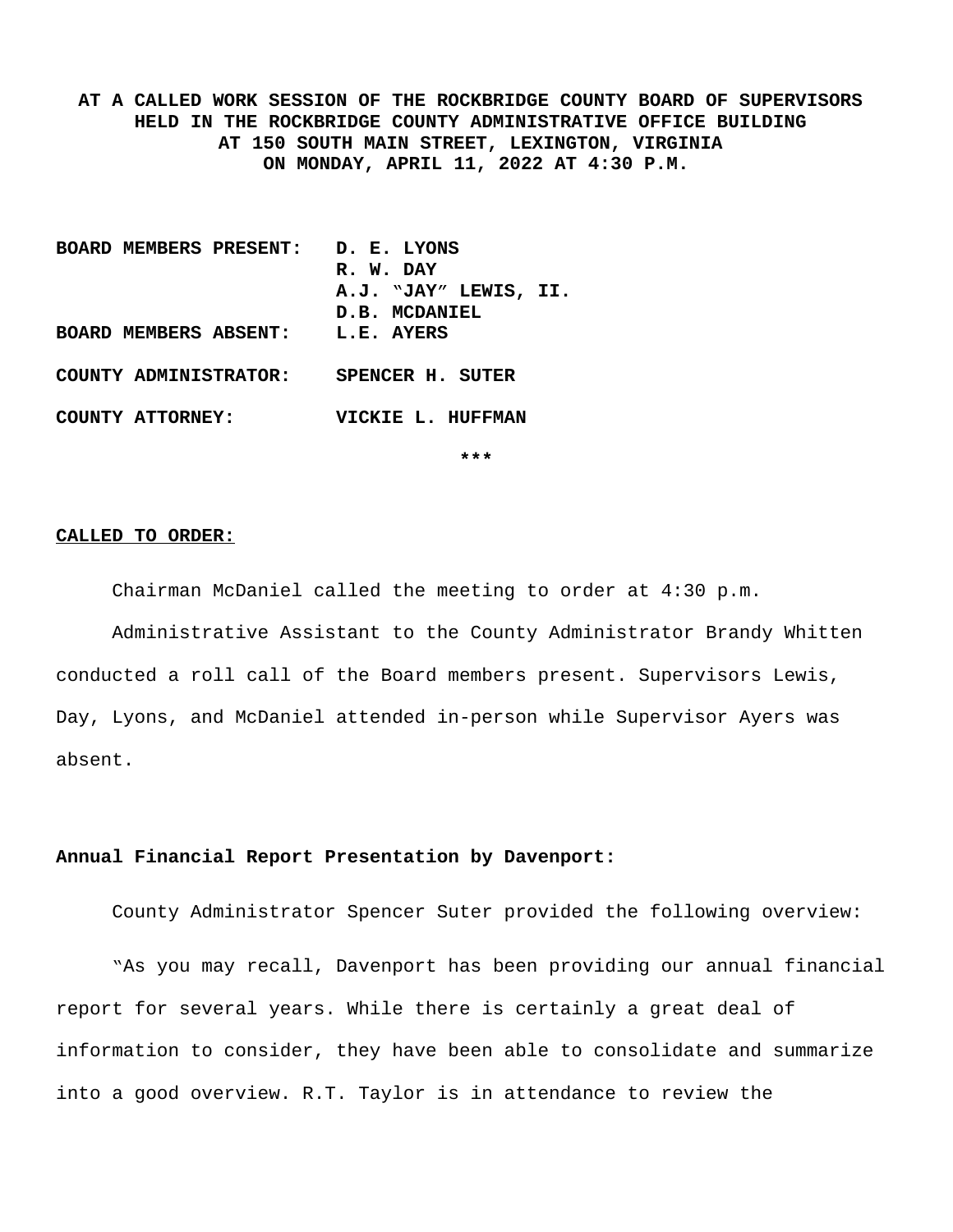highlights with the Board. When complete, he and staff will do our best to answer any questions you may have."

Mr. Taylor summarized his presentation, highlighting the following key points:

- The upshot of the County's operations over the past several years is that the County has been managing prudently to the extent that you have built up the total fund balance as well as the most flexible pot of monies - unassigned fund balance monies -and you compare favorably to peers.
- Budgeted debt service is roughly \$6.5 M. Some of that debt is getting serviced by other entities such as the Maury Service Authority (MSA) and the Public Service Authority (PSA). All debt matures by year 2042.
- The County has a 10-year payout ratio that measures how much principal will be paid back in the next 10 years. Currently, the existing payout is roughly 69% and compares favorably to peers.
- Debt verses tax-based assessed value the County has a policy of 3% and is currently below that policy, and compares favorably to others. There is a debt capacity of approximately \$36M for the next few years.
- Debt service expenditures verses the rest of budgeted expenditures currently stands at roughly 9.3% and compares favorably with peers.
- The debt capacity analysis indicates the County could borrow up to roughly \$36M, immediately, and still fit within the policy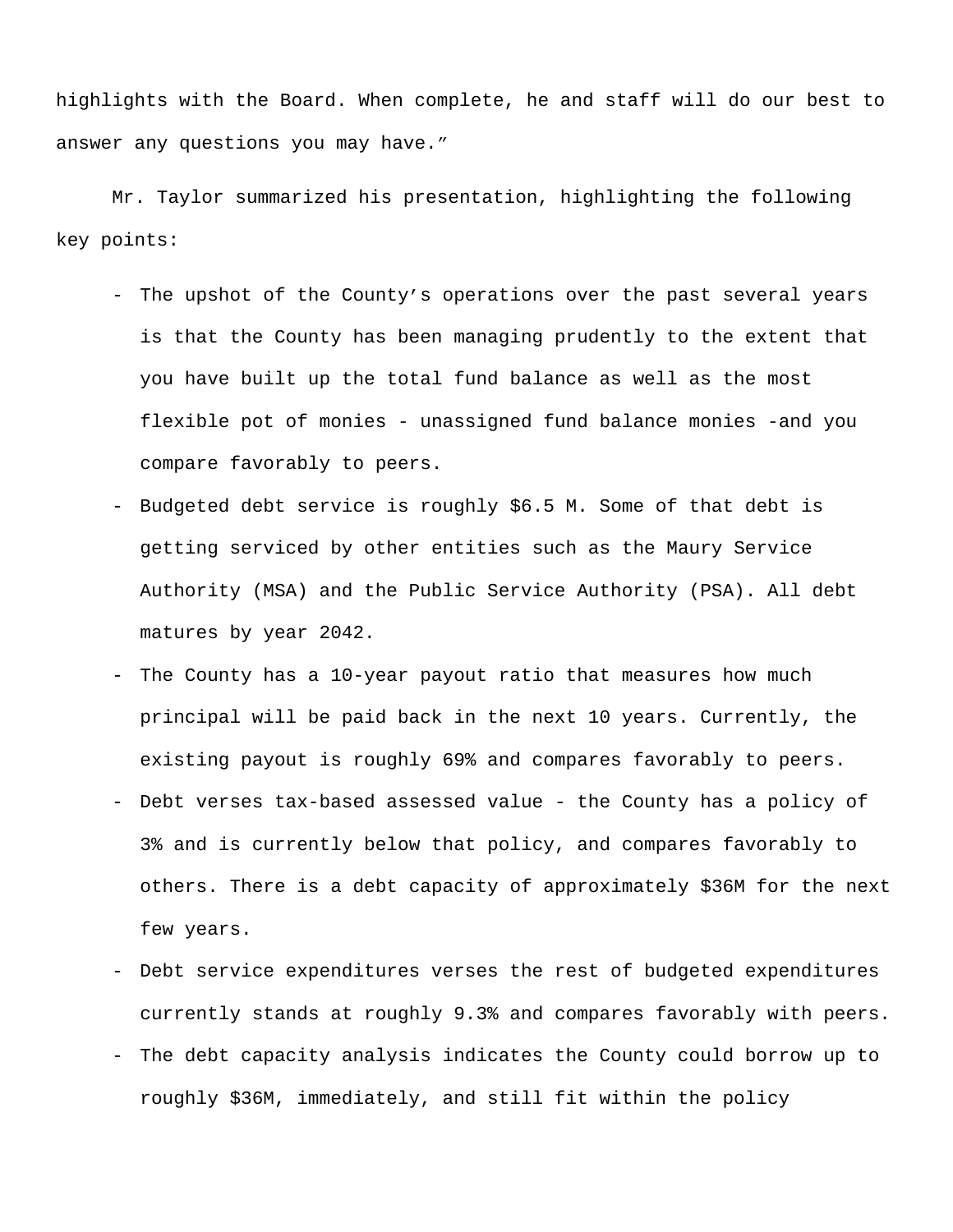parameters and best practices. As principal is paid down and debt is dropping down, there is potential to fund up to \$52M to \$58M depending on how it is looked at.

- Davenport has coordinated with staff as they have in the past to make sure it is interpreting the County's budget resources verses its budgeted debt obligations to make sure they are balanced. Resources are well laid out and they are set to match the debt service obligations. The general fund budget covers approximately \$6.2M if those debt obligations and the general fund is supporting the \$6.2M. That is always tied back into the real property tax rate and how many pennies of real property are allocated to those obligations, and that is \$0.23. The County could consider an approach that "captures the decline" for affording future capital funding.
- CIP projects for FY23-29 include the general fund, public safety, public works, parks and recreation, administration and financial management, judicial administration, community development, and the schools with projected total of roughly \$57M. There are additional projects that have not been factored in yet. The "pay-go" resources will come from annual operating surpluses or one-time uses of reserves. Those are the cash-funded, pay-as-you-go projects line item with an assumption of \$4.2M cash funded.
- Key borrowing assumptions are documented at 20-year terms with a 4% interest rate, being mindful of how interest rates are tracking over time.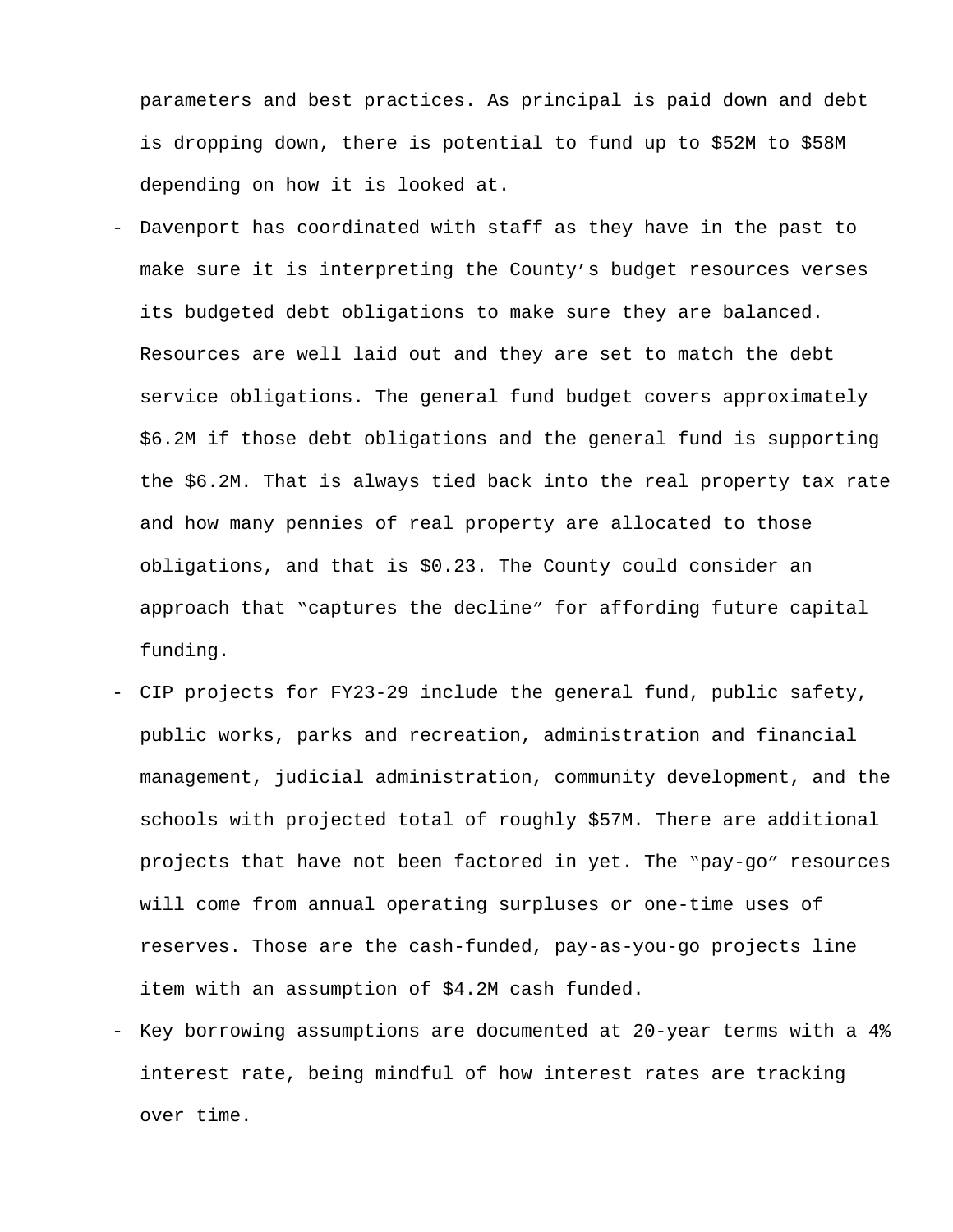Chairman McDaniel stated that the schools have a lot of anticipated debt in the years to come, and they have some current debt that will be dropping off. He suggested that, as the debt comes off and projects are being added, amount not be increased and it be kept equalized to reduce potential increased burden on citizens.

Mr. Taylor then advised that, from Davenport's perspective, they are comfortable in saying that the County would rate very well in the investment grade rate called "Aa Category".

Finance Director Ashton Harrison asked Mr. Taylor what he is seeing in the trend of the assumption of 4% in the long-term projections for the debt in the CIP presented

Mr. Taylor replied, for now, the 4% is still a conservative number but understands that tax-exempt interest rates have increased since the beginning of the year.

Supervisor Lewis asked for clarification of the debt service verses expenditures peer comparative for Rockbridge verses Virginia budget peers.

Mr. Taylor confirmed Rockbridge at 9.3 percent and Virginia budget peers at 8.5 percent, but noting that, while Virginia budget peers are numerically lower, the County is still in line with them. as localities will rate differently at different times in debt cycles.

Chairman McDaniel inquired about the general fund observations regarding total revenues, excluding CARES/ARPA, that have grown at 3.2% annual over the past 5 years with total expenditures at plus 3.6%.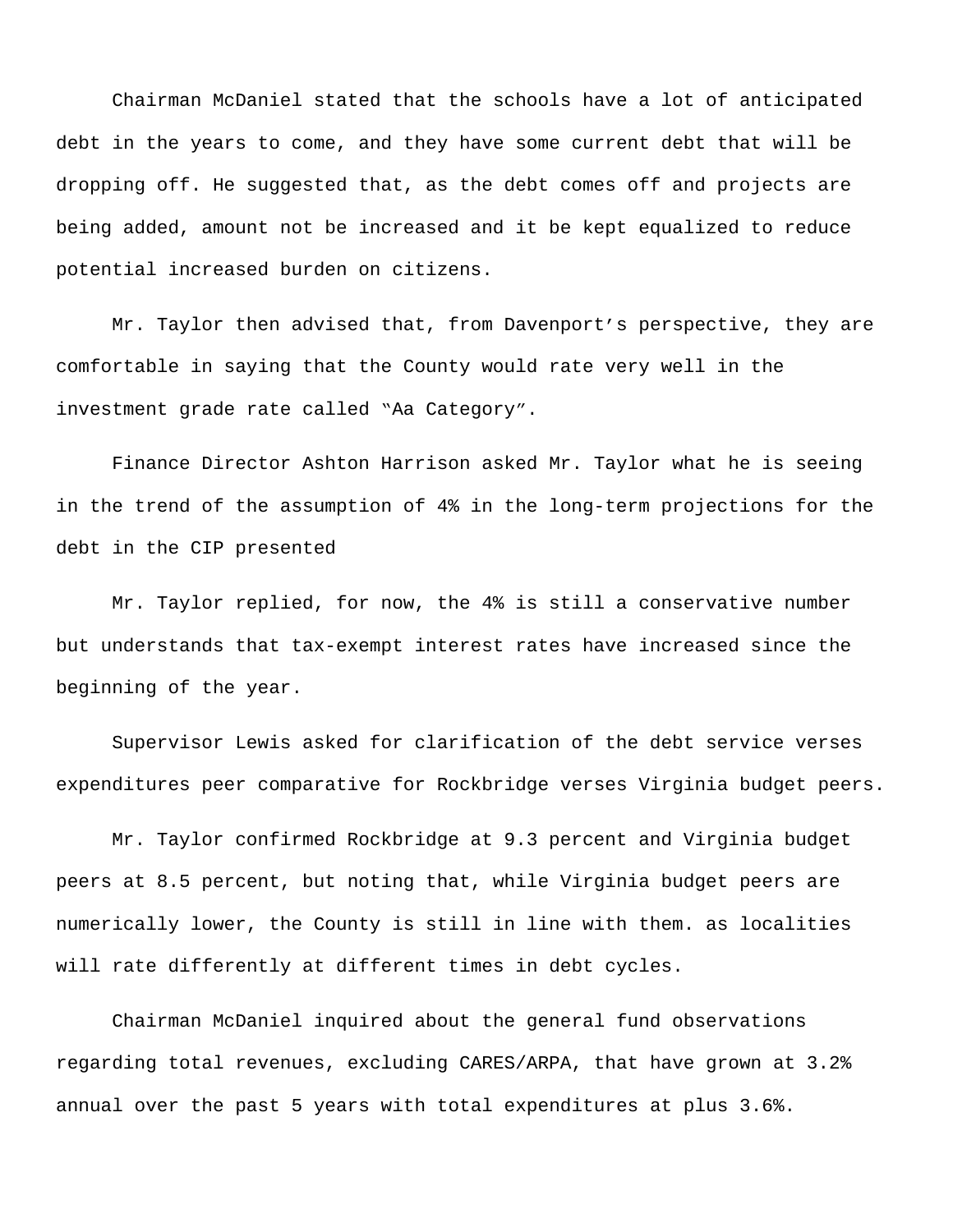Mr. Taylor stated that the County is managing to add to the fund balance while still providing services and capital needs to its citizenry, and has found a good balance between revenues and expenditures. He noted that one of the key points Davenport tried to identify particularly and focus on today, is debt affordability. Going forward, he added, it will be important to identify what current resources are being used to fund the capital programming.

Chairman McDaniel noted that while reserves that have grown due to good budgeting and conservative nature in expenditures, there may come a time when it is feasible to spend some cash on some of the projects verses debt service.

Mr. Taylor concurred noting that roughly \$4M is being funded through cash over the next several years.

Chairman McDaniel commended Mr. Taylor for his presentation.

### **FY2023 Draft Budget:**

Mr. Suter provided the following overview:

As you know, this has been a challenging process for multiple reasons, but I think we have built a solid budget based on good data for the Board's consideration. I am very grateful to VML/VACO's John Montoro and Chairman McDaniel and Supervisor Lewis on the Finance Committee for their hard work, and also to Ashton Harrison for hitting the ground running and providing excellent insights.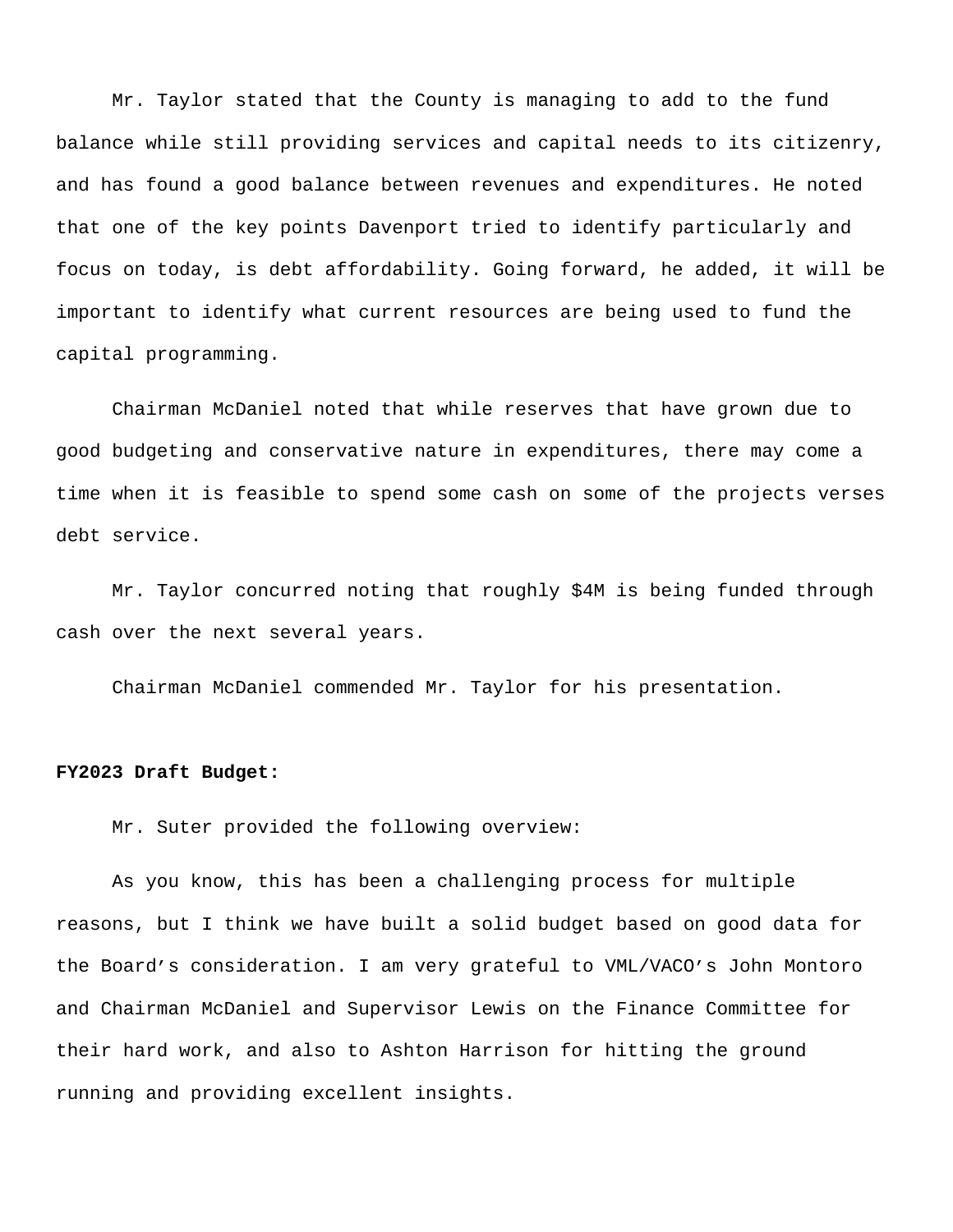The budget presented is balanced. Overall, it represents a significant increase over the FY22 budget. On the expenditure side, we saw most increases in the areas of public safety, health insurance, VRS and in compensation adjustments for staff. Additionally, the approximately \$4.4M of ARPA funds were included in expenditures, though most of those funds have not yet been designated.

On the revenue side, we saw significant increases in meals and lodging, as well as addition of admissions and cigarette taxes. Finally, we are recommending taking advantage of new legislation which allows localities to tax passenger vehicles, motorcycles and campers at a different rate than other personal property. Through a great deal of work by Commissioner Whitesell, Brooke Tomlin and John Montoro, we have been able to estimate revenues generated by the personal property tax on vehicles, many of which have appreciated at a rapid rate. The recommendation is to lower the personal property tax rate for that category from \$4.50 to \$3.80 and to reduce the PPTRA percentage by 1% from 37% to 36%. For consideration in the regular meeting, Ms. Huffman has provided the required ordinance to advertise for public hearing in parallel with the budget public hearing.

You have in your agenda package a budget summary and Ashton finalized the draft public hearing notice over the weekend, and has provided you with a hard copy handout. It summarizes the anticipated revenues, expenditures and tax levies for FY23.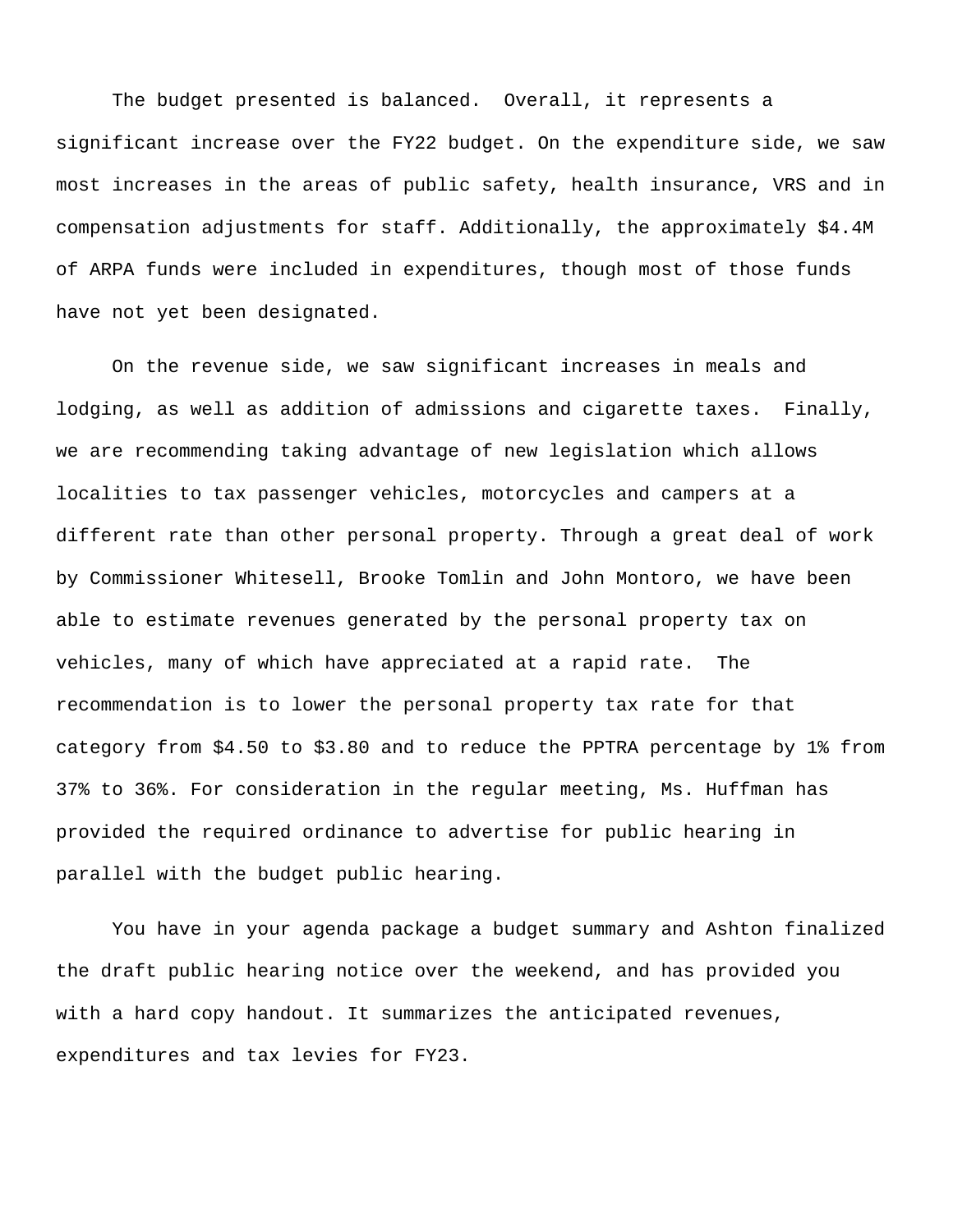John Montoro is with us again via Zoom. He plans to share his screen to show the overall budget summary, but can also share the detailed budget sheet if the Board would like to see any budgets in detail. He then asked if there were any comments from the Finance Committee.

Chairman McDaniel echoed Mr. Suter's compliment to staff for their assistance during the draft budget process. He expressed his appreciation that the Board is able to provide citizens with some relief from the personal property tax by proposing to drop it by \$0.70 cents. As mentioned, \$4.4M of the overall budget increases are ARPA funds that were placed in the draft budget as a revenue source and as an expenditure line item, but have not been allocated at this time. However, over then next serval months, the Board will be looking at allocating those funds. He also shared his appreciation for the Board being able to increase the nonprofit organizations funding to pre-pandemic levels. In addition, the Board was able to work with the school division on reducing its budget request from \$570,000 to around \$282,000. Chairman McDaniel shared his appreciation to the schools for working to reduce its request.

Supervisor Lewis added that the school division, with legal advice, was able to reprogram some funds that allowed them to use State funds to reduce the local share.

Chairman McDaniel stated that there was still some unknown within the school's budget because the State has not passed a budget. In addition, their health insurance numbers have not been received. Although they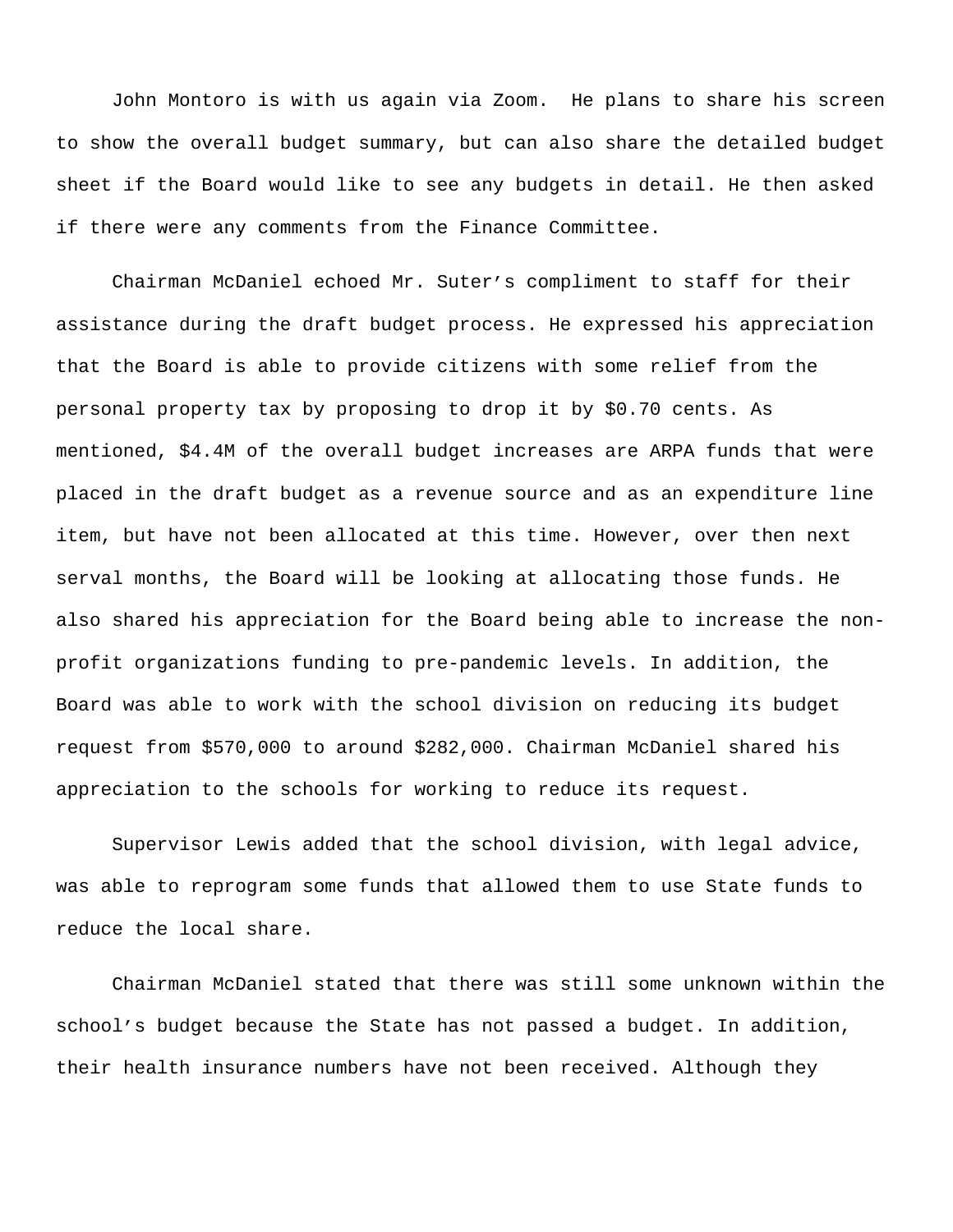issued an RFB for insurance, the two additional bids received were similar to that of their current provider.

Mr. Suter explained that the school division anticipates a five percent COLA in the State budget with the potential for a one percent bonus. He shared that the Finance Committee's request was to fund the local cost of the bonus either through end-of-year school savings or the school's capital reserve fund (escrow).

Chairman McDaniel added that the Finance Committee's recommendation was to go with the five percent COLA for the schools, and because there are State funds attached to the anticipated one percent bonus, the Board would look at using end-of-year savings as a one-time expenditure this year rather than putting it into the capital expenditures. He noted that the escrow account could be used for that purpose, and if it was not enough, the Board could look at County reserves for a one-time expenditure. He added that the House budget had a one percent bonus whereas the Senate's and Governor's version does not.

Supervisor Lewis clarified that the \$282,000 allocated in the draft budget is not contingent upon the State providing funding for that bonus.

Mr. Suter asked to clarify his understanding that, should there be monies needed above and beyond what the State provides, it would come from year-end school savings.

Chairman McDaniel clarified that the amount discussed was \$209,000 with \$83,000 tied to State funding.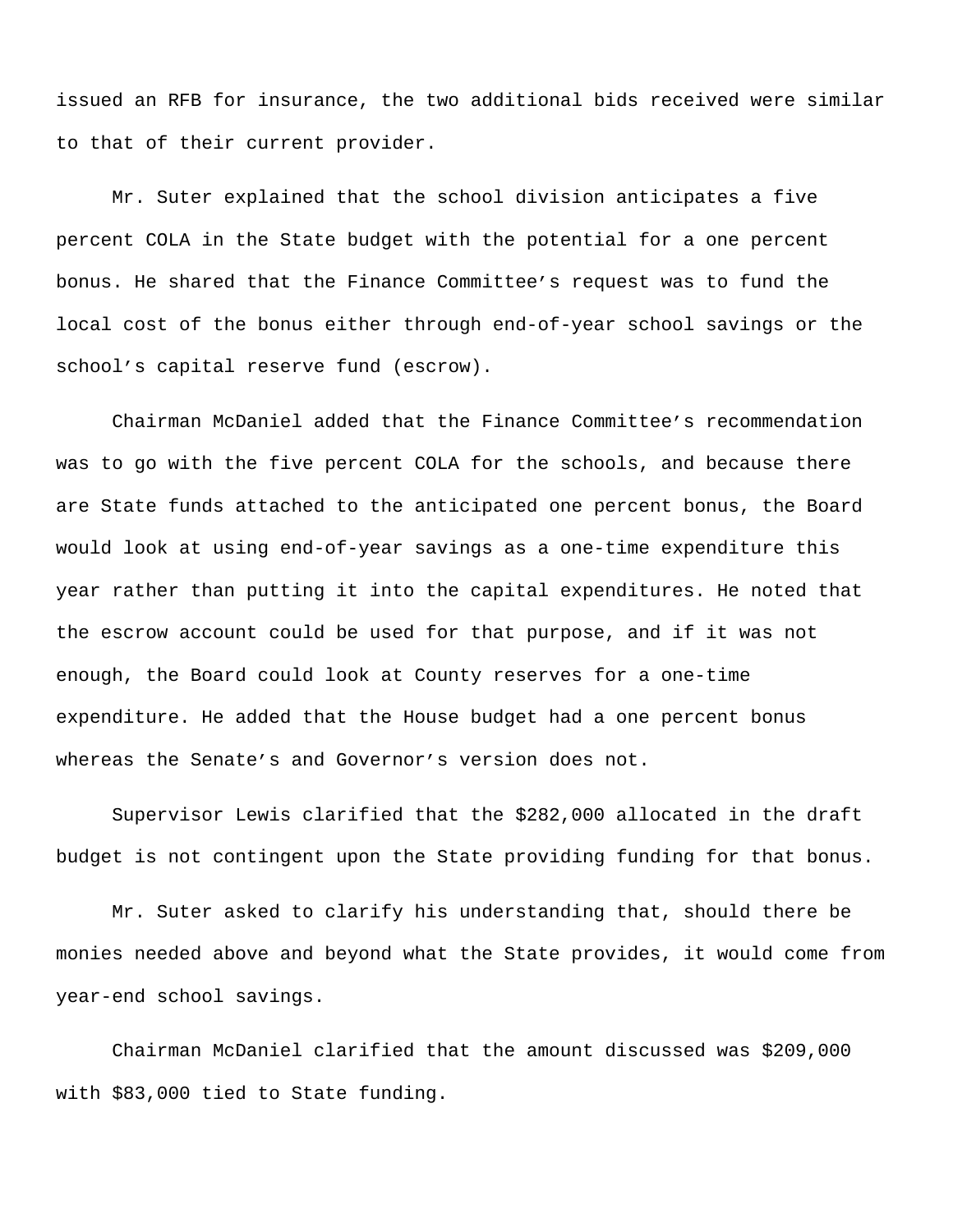Mr. Montoro provided a brief budget overview of revenues and expenditures by function and a breakdown by department. He shared that, overall, there was an \$8M increase of which \$4.3M was ARPA funds. He noted that the other increases were primarily in increased tax revenues. In regards to expenditures, public safety had a large increase for various reasons, to include salary increases. He added that the COLA and salary adjustments discussed at the last budget meeting were incorporated into the individual budgets and provided the actual budget amounts for departments. He added that in addition, increases to 501c3 agencies and the Judicial requests were included.

Mr. Suter advised that the Judicial request shown was actually a reduction from the original request.

Chairman McDaniel concurred, stating that the Judicial request was reduced to \$1,000 for full-time staff and \$500 for part-time.

Mr. Suter stated that, "the goal is to have a final advertisement prepared by the end of the regular Board meeting tonight. If any changes are desired, it would be very beneficial to settle on them now so that we can make the changes between the work session and regular session. In that way, the Board can approve an advertisement for public hearing and we can stay on schedule for a May 3rd adoption."

Chairman McDaniel shared that it was important to recognize the salary study and cola increase in the budget. He advised that the increase in the Board of Supervisors line was not a salary increase. In addition,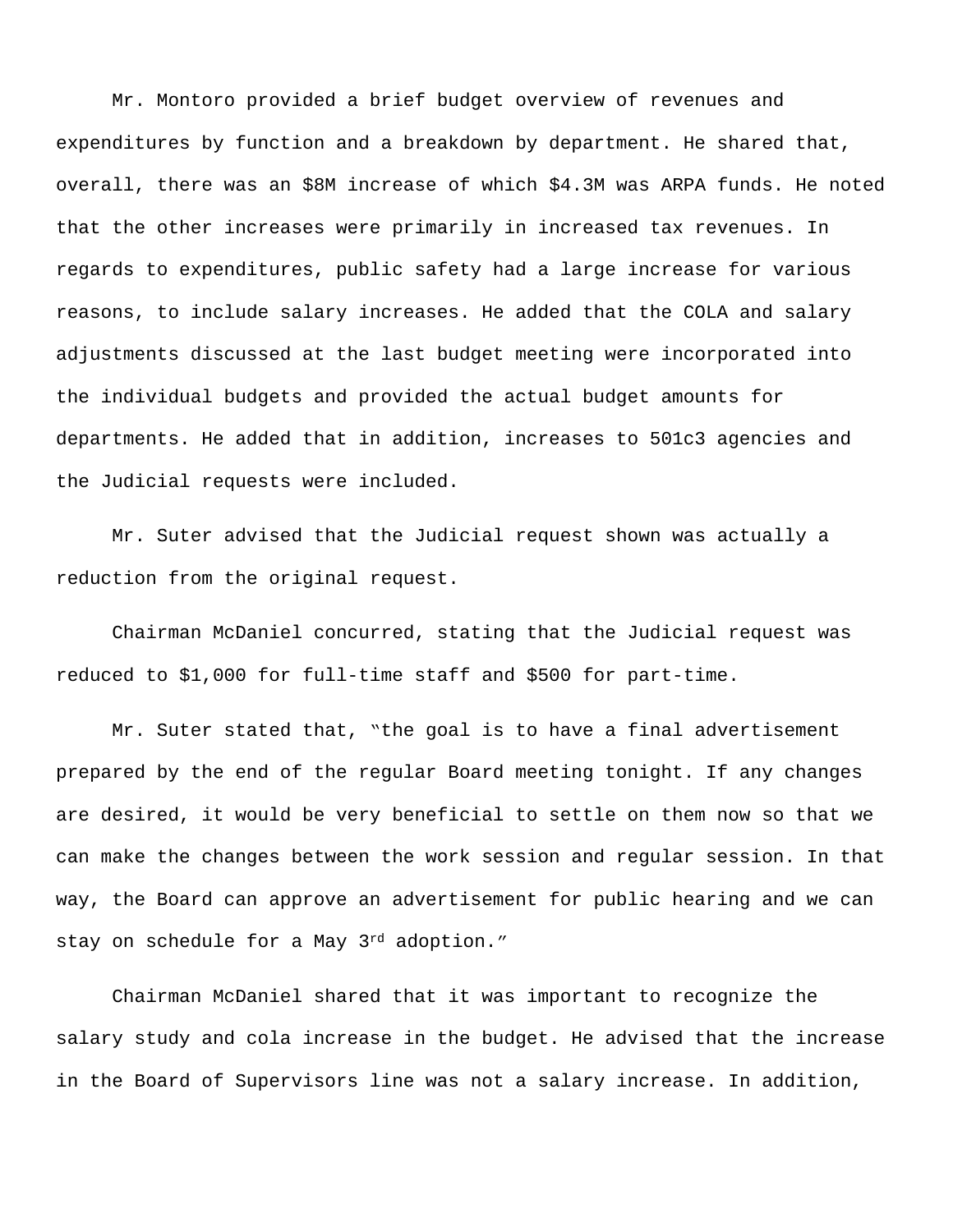he recognized the personal property increase and how it was not anticipated this time last year.

Supervisor Day shared his appreciation of staff's efforts in preparing the draft budget.

Chairman McDaniel adjourned the work session at 5:22 p.m.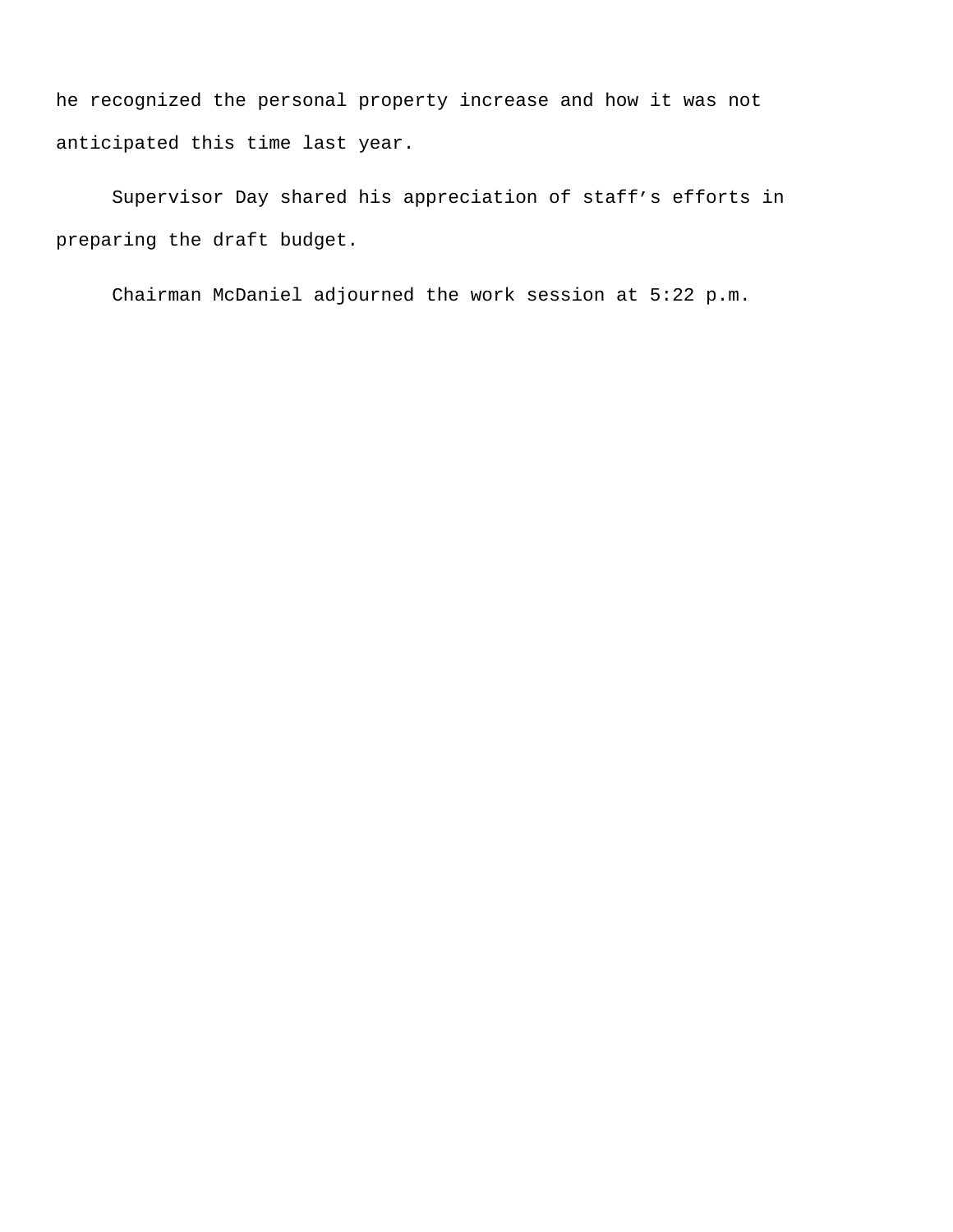**AT A REGULAR MEETING OF THE ROCKBRIDGE COUNTY BOARD OF SUPERVISORS HELD IN THE ROCKBRIDGE COUNTY ADMINISTRATIVE OFFICE BUILDING AT 150 SOUTH MAIN STREET, LEXINGTON, VIRGINIA ON MONDAY, APRIL 11, 2022 AT 5:30 P.M.**

**BOARD MEMBERS PRESENT: D. E. LYONS R. W. DAY A.J. "JAY" LEWIS, II. D.B. MCDANIEL BOARD MEMBERS ABSENT: L.E. AYERS COUNTY ADMINISTRATOR: SPENCER H. SUTER COUNTY ATTORNEY: VICKIE L. HUFFMAN**

**\*\*\***

#### **CALL TO ORDER:**

Chairman McDaniel called the meeting to order at 5:30 p.m.

Administrative Assistant to the County Administrator Brandy Whitten conducted a roll call of the Board members present. Supervisors Lewis, Day, Lyons, and McDaniel attended in-person while Supervisor Ayers was absent.

Chairman McDaniel shared the following statement: "We will now have a prayer for the Board, followed by the Pledge of Allegiance. Those attending are not required to participate, but if you would like to join us, please stand."

Supervisor Day offered an invocation and the Board led in the Pledge of Allegiance.

Chairman McDaniel advised of the following announcements: "We will hold citizens comments near the beginning of the meeting.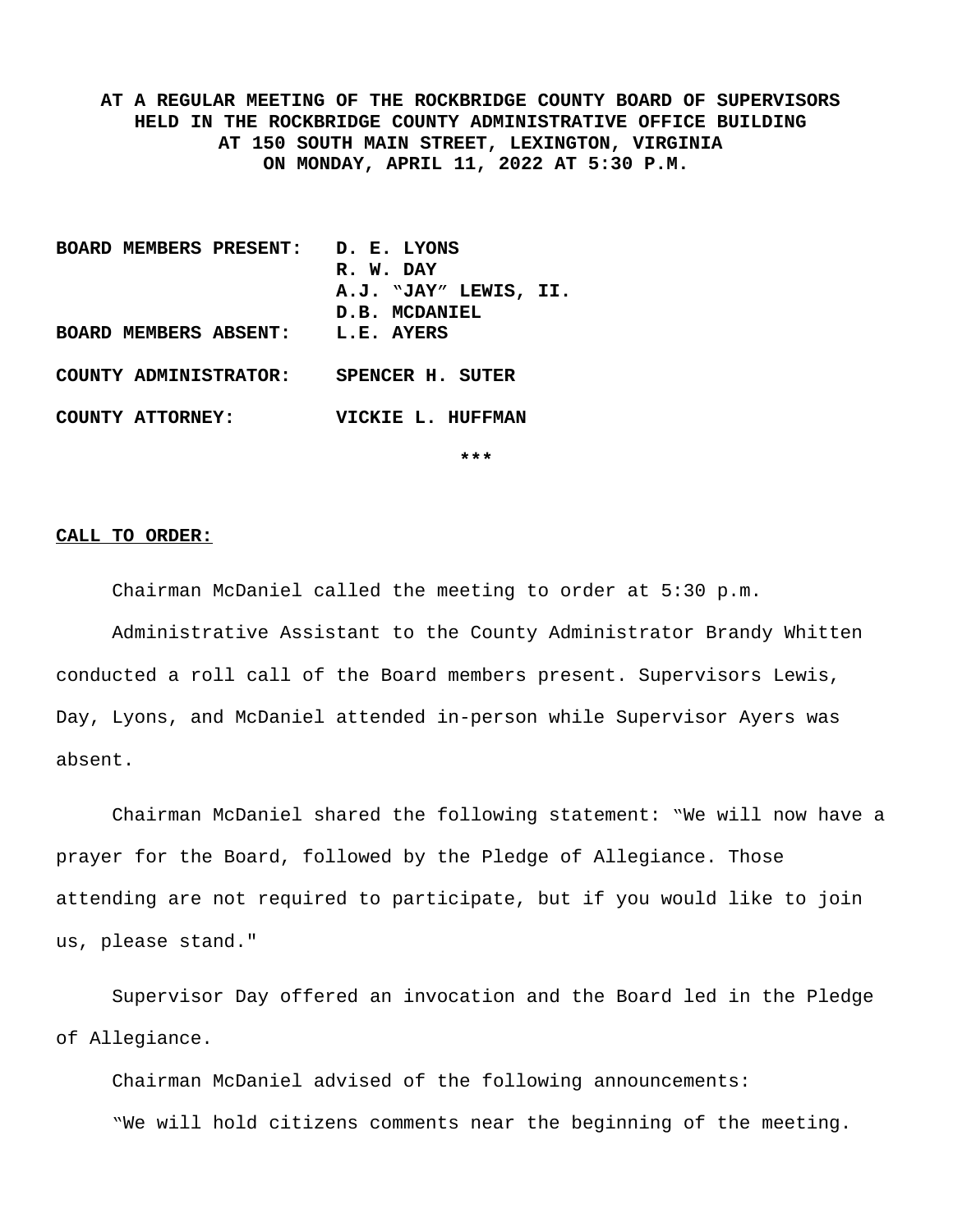We will do our best to take citizen comment remotely. There are two options for citizens to offer comment:

- 1) To join by Telephone, you may dial in to one of the numbers listed on the County Website. Webinar ID and Password are there for your convenience. Citizens wishing to simply view the meeting live or after the fact can do so on the Rockbridge County Board of Supervisors YouTube Channel, also available on the County website.
- 2) If you wish to make a citizen comment as a Zoom meeting participant, you will use the "Raise your Hand" feature. You can press the "Raise Hand" button on the bottom of your Zoom window, or press \*9 if you are calling in by telephone."

Chairman McDaniel recognized U.S. House of Representatives Congressman Ben Cline who was present.

## **Changes to the Agenda:**

There were none.

## **Recognitions and Presentations:**

**National Public Safety Telecommunicators Week Proclamation:** Supervisor Lyons read aloud the following proclamation: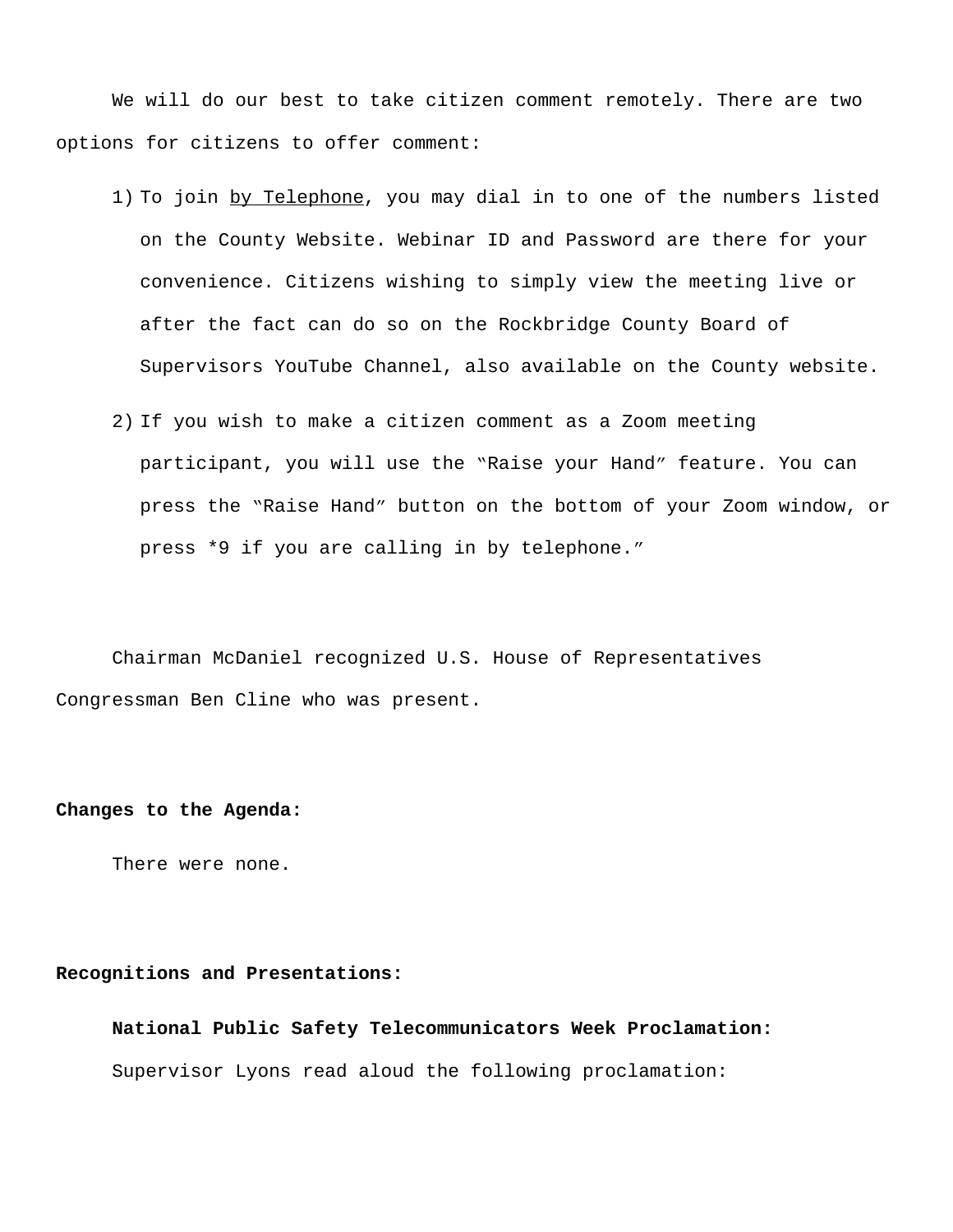# **PROCLAMATION EXPRESSING THE APPRECIATION OF THE BOARD OF SUPERVISORS OF ROCKBRIDGE COUNTY TO PUBLIC SAFETY TELECOMMUNICATORS IN RECOGNITION OF PUBLIC SAFETY TELECOMMUNICATOR WEEK**

**WHEREAS**, the health and safety of all citizens are important to our great community; and

**WHEREAS**, the availability of 9-1-1 assistance is integral to the peace of mind of each individual and the security of all communities; and

**WHEREAS**, hundreds of dedicated telecommunicators daily serve the citizens of Virginia by answering their request for law enforcement, fire and emergency medical services by dispatching the appropriate assistance as quickly as possible; and

**WHEREAS**, the professional public safety telecommunicator is that vital link between the citizen or victim and the public safety provider; and

**WHEREAS**, the dedicated public safety telecommunicators throughout Virginia handle over four million calls to 9-1-1 each year; and

**WHEREAS**, it is important for the public to be aware of the responsibility to properly use 9-1-1 services by calling only when lives or property are in peril thus increasing the efficiency of the system and improving the chances that lives will be saved;

**NOW, THEREFORE**, The Rockbridge County Board of Supervisors does hereby recognize April 10 - 16, 2022 as PUBLIC-SAFETY TELECOMMUNICATOR WEEK in our community, and we call this observance to the attention of all our citizens and offer our appreciation to staff of the Rockbridge Regional Public Safety Communications Center for their dedication and service to our community.

Adopted this  $11<sup>th</sup>$  day of April, 2022.

Supervisor Lewis moved to adopt the proclamation. Supervisor Day

provided the second, and the motion carried by the following roll call

vote by the Board:

Ayes: Lewis, Day, Lyons, McDaniel Nays: None Absent: Ayers Abstain: None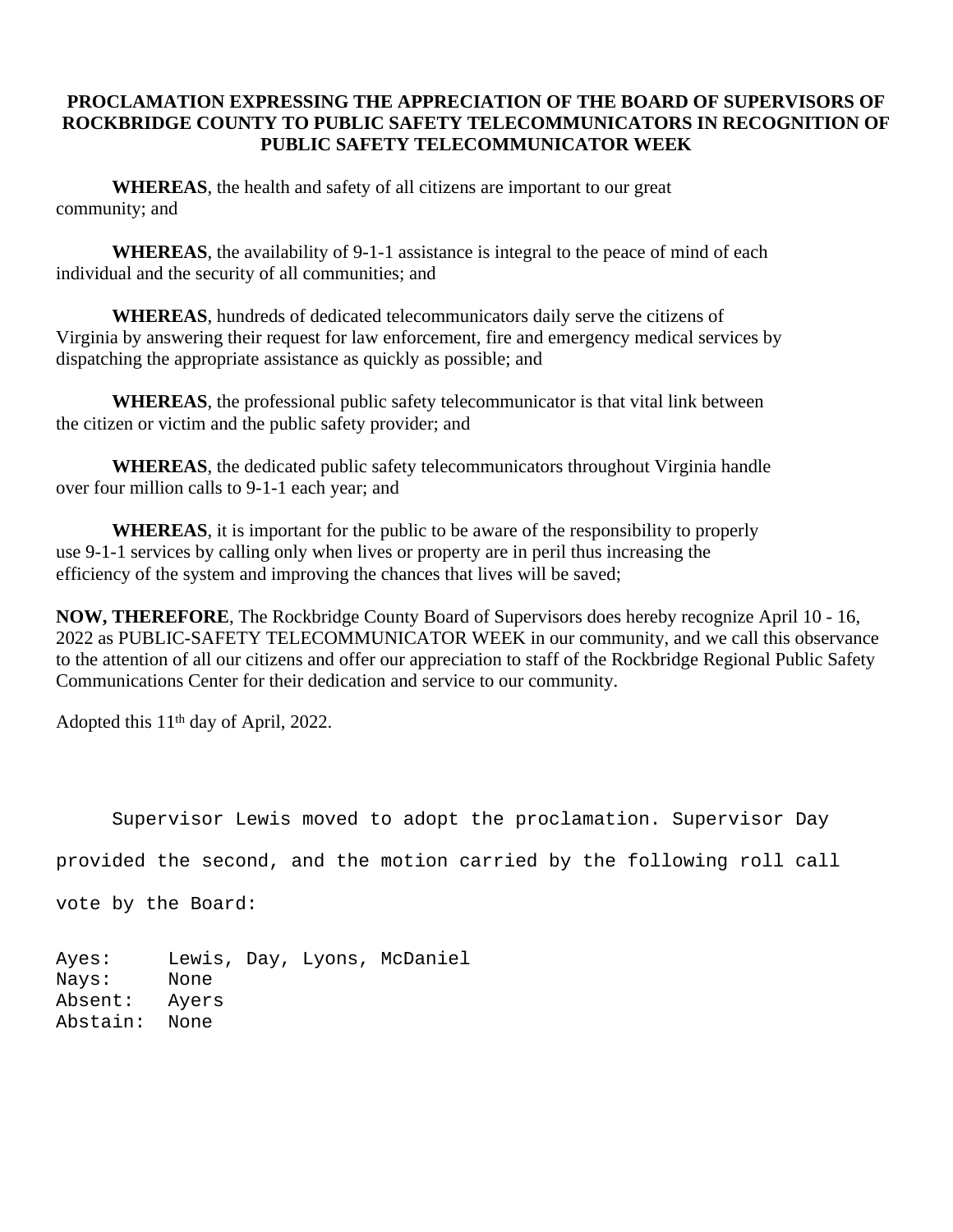#### **Citizens Comments:**

There were no citizens comments.

**Approval of the March 17, 2022 Joint School Board Meeting Minutes and the March 28, 2022 Work Session and Regular Meeting Minutes:**

Supervisor Lyons moved to approve the minutes. Supervisor Day provided the second, and the motion carried by the following roll call vote by the Board:

Ayes: Lyons, Day, Lewis, McDaniel Nays: None Absent: Ayers Abstain: None

# **Consideration of the County Financial Package & Schools Appropriation Resolution:**

Finance Director Ashton Harrison presented the finance package and noted there were two (2) resolutions for adoption: one for the County, the other for the schools.

Supervisor Lyons moved to adopt the County's Appropriation Resolution. Supervisor Lewis provide the second, and the motion carried by the following roll call vote by the Board:

Ayes: Lyons, Lewis, Day, McDaniel Nays: None Absent: Ayers Abstain: None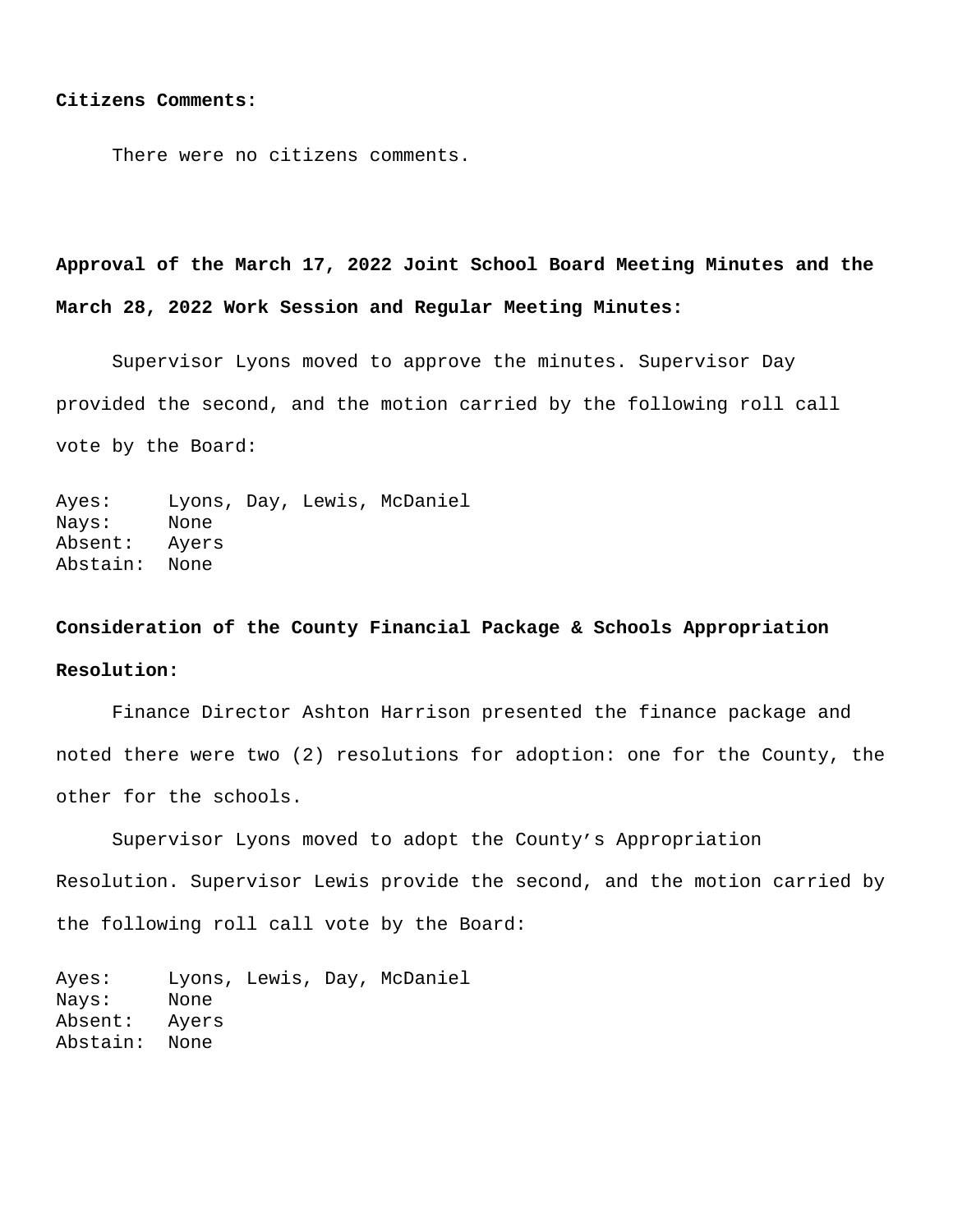AT A REGULAR MEETING OF THE BOARD OF SUPERVISORS OF ROCKBRIDGE COUNTY, VIRGINIA, HELD AT THE COUNTY ADMINISTRATIVE BUILDING, 150 SOUTH MAIN STREET, LEXINGTON, VIRGINIA, ON MONDAY, APRIL 11, 2022 AT 5:30 P.M.

On motion by Supervisor Lyons, seconded by Supervisor Lewis, the Board, by record vote, adopted the following appropriation resolution and payment of bills for the month as follows:

#### APPROPRIATION RESOLUTION

### **GENERAL FUND:**

BE IT RESOLVED: By the Board of Supervisors of Rockbridge County, Virginia, that the following appropriations are, and the same hereby is made, for the period ending **June 30, 2022**, from the UNAPPROPRIATED SURPLUS of the **GENERAL FUND** and expended as follows:

| Total General Fund Appropriations                                          | \$124,042.00 |
|----------------------------------------------------------------------------|--------------|
| $4-11-99010-6721$ Transfer to Construction Fund $1, \ldots, \$ \$40,985.00 |              |
| $4-11-82010-5607$ Cont-Rt 60 Corridor Phase $1$ \$2,730.00                 |              |
| $4-11-44010-5415$ Gas, Oil and Diesel \$80,327.00                          |              |

## **CONSTRUCTION PROJECT FUND:**

BE IT RESOLVED: By the Board of Supervisors of Rockbridge County, Virginia, that the following appropriations are, and the same hereby is made, for the period ending **June 30, 2022**, from the UNAPPROPRIATED SURPLUS of the **CONSTRUCTION PROJECT FUND** and expended as follows:

|  | 4-372-94432-8001-007 Elevator Repair \$40,985.00 |             |
|--|--------------------------------------------------|-------------|
|  | Total Construction Project Fund Appropriations   | \$40,985.00 |

| Current County  |                                 |                |
|-----------------|---------------------------------|----------------|
|                 | 11 - General Fund               | \$1,109,936.16 |
|                 | 94 - Central Stores             | \$8,938.28     |
|                 | 205 - American Rescue Plan Act  | \$2,975.00     |
|                 | 372 - Construction Project Fund | \$104,387.52   |
|                 | 376 - Capital Purchases Fund    | \$18,496.80    |
|                 | Total County Bills              | \$1,244,733.76 |
|                 | Current Fiscal Agent            |                |
|                 | 80 - Regional Jail              | \$220,287.02   |
|                 | $241 - E-Summons$ Fees          | \$1,000.27     |
|                 | Total Fiscal Agent              | \$221,287.29   |
| TOTAL ALL BILLS |                                 | \$1,466,021.05 |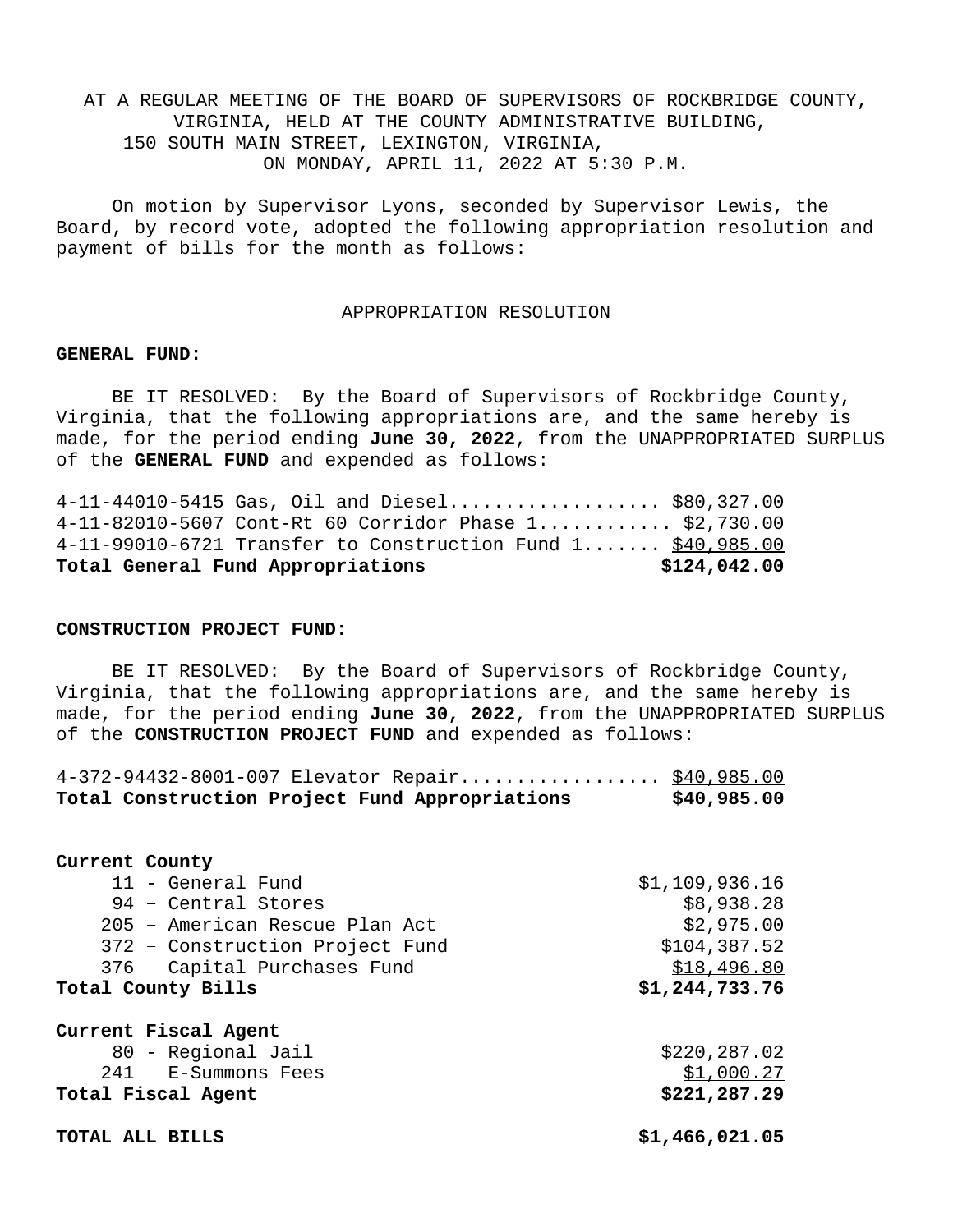Supervisor Lewis moved to adopt the School's Appropriation

Resolution. Supervisor Day provide the second, and the motion carried by

the following roll call vote by the Board:

Ayes: Lewis, Day, Lyons, McDaniel Nays: None Absent: Ayers Abstain: None

# AT A REGULAR MEETING OF THE BOARD OF SUPERVISORS OF ROCKBRIDGE COUNTY, VIRGINIA, HELD AT THE COUNTY ADMINISTRATIVE BUILDING, 150 SOUTH MAIN STREET, LEXINGTON, VIRGINIA, ON MONDAY, APRIL 11, 2022 AT 5:30 P.M.

On motion by Supervisor Lewis, seconded by Supervisor Day, the Board, by record vote adopted the following appropriation resolutions:

## **APPROPRIATION RESOLUTION**

## **FUND 70: SCHOOL CONSTRUCTION FUND**

**BE IT RESOLVED**: By the Board of Supervisors of Rockbridge County, Virginia, that the following appropriations are, and the same hereby are made, for the period ending **June 30, 2022** in **FUND 70, SCHOOL CONSTRUCTION FUND** and expended as follows:

# **CAPITAL PROJECTS** 4-70-66300-3160-990-007-100 RCHS Renovations......... \$634,500.00 **TOTAL FUND 70 APPROPRIATIONS \$634,500.00**

## **FUND 50: SCHOOL FUND**

## **NEW GRANTS**

## **APPROPRIATION RESOLUTION**

**BE IT RESOLVED**: By the Board of Supervisors of Rockbridge County, Virginia, that the following appropriations are, and the same hereby are made, for the period ending **June 30, 2022** in **FUND 50, SCHOOL FUND** and expended as follows: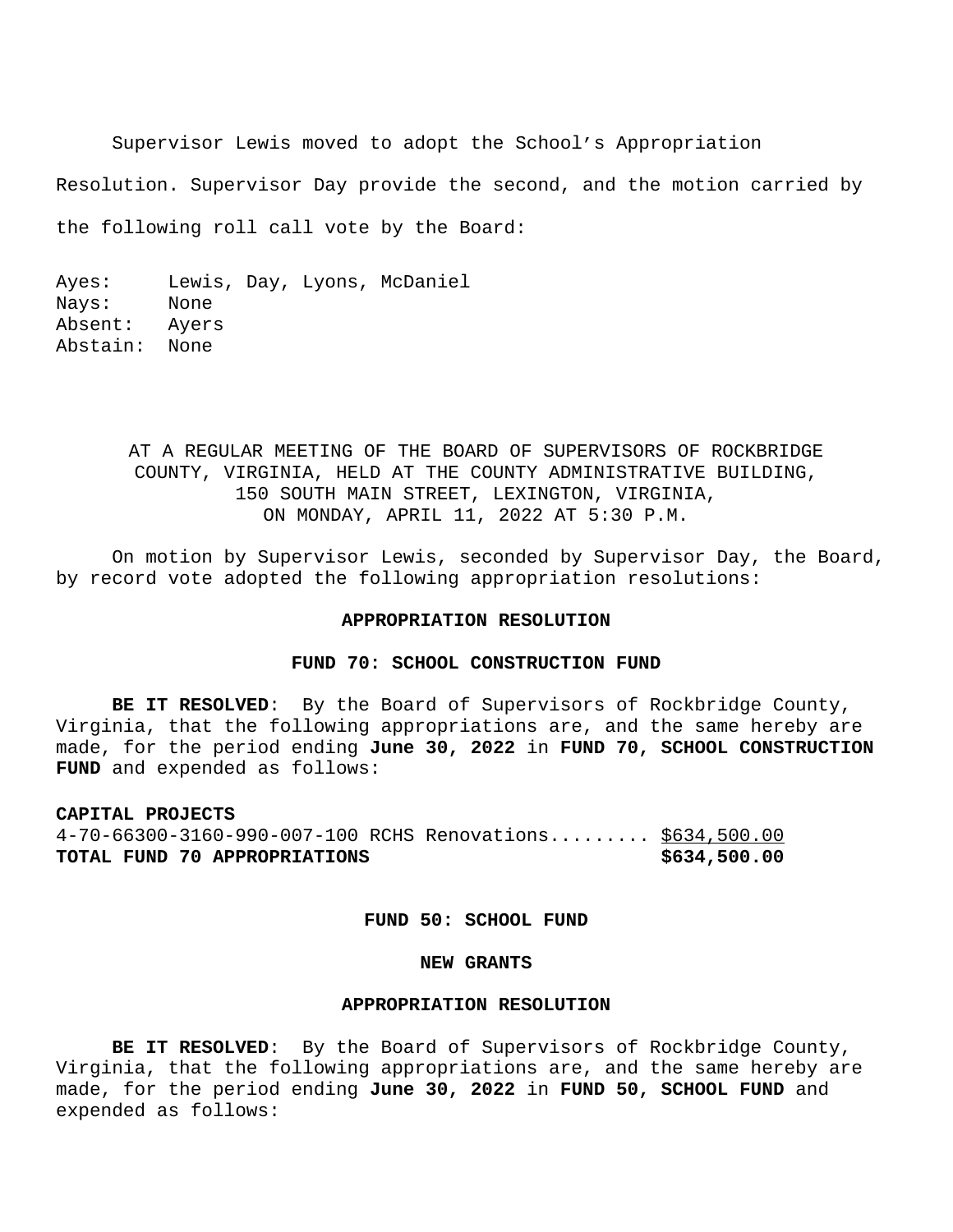### **SEGM 2021**

|  |  | TOTAL FUND 50 APPROPRIATIONS |                                                   | \$164,000.00 |
|--|--|------------------------------|---------------------------------------------------|--------------|
|  |  |                              | 4-50-64200-8100-270-000-161 Capital \$4,750.00    |              |
|  |  |                              | $4-50-64200-8100-260-000-161$ Capital \$64,750.00 |              |
|  |  |                              | $4-50-64200-8100-240-000-161$ Capital \$64,750.00 |              |
|  |  |                              | $4-50-64200-8100-220-000-161$ Capital \$29,750.00 |              |

## **TOTAL APPROPRIATIONS \$798,500.00**

# **Consideration of Application for Outdoor Events- 2022 Balloons Over Rockbridge Hot Air Balloon and Music Festival:**

Community Development Director Chris Slaydon briefly reviewed the agenda item which contained the following information:

 "Balloons Over Rockbridge has submitted their application for the upcoming two-day event on the Oak Hill property of the Virginia Horse Center per Article II, Section 4-16 through 25 of the County Code. The event is scheduled for July 2nd and 3rd (with possible make-up flights for any cancelled flights on July 4th). The Oak Hill portion of the Horse Center consists of 197.11 acres (TM# 61-A-115). This will be the fifth year that the event is held on the Horse Center property." He then introduced Balloons Over Rockbridge Board Member Dawn Mays.

Ms. Mays further explained the event, advising that it would be free admission, non-profit organizations can set up for free, and proceeds will be distributed to various charities.

Supervisor Lewis thanked all members present for hosting this event.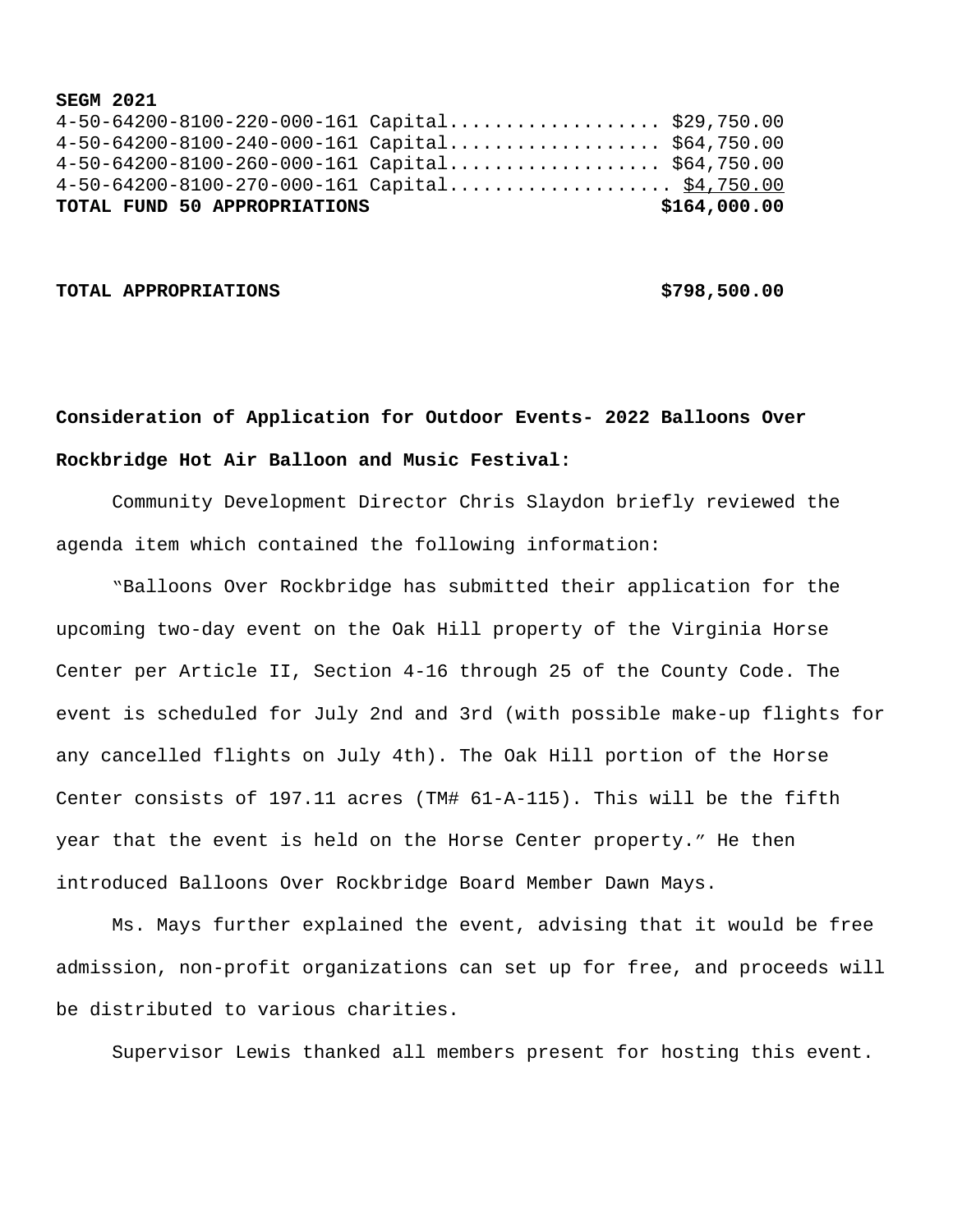Supervisor Lewis moved to approve the application. Supervisor Lyons provided the second, and the motion carried by the following roll call vote by the Board:

Ayes: Lewis, Lyons, Day, McDaniel Nays: None Absent: Ayers Abstain: None

## **Authorization to Schedule Public Hearing on the Draft FY2023 Budget:**

Mr. Suter reviewed the following information:

"The Board reviewed the budget in the work session held at 4:30 p.m. and for the benefit of anyone who was unable to attend, I will review the highlights:

The budget presented is balanced. Overall, it represents a significant increase over the FY2022 budget. On the expenditure side, we have seen most increases in the areas of public safety, health insurance, VRS, and compensation adjustments for staff. Approximate \$4.4M in ARPA funds were included in expenditures although those funds have not been designated. On the revenue side, we saw significant increases in meals and lodging as well as the addition of admissions and cigarette taxes. Finally, we are recommending taking advantage of new legislation which allows localities to tax passenger vehicles, motorcycles, and campers at a different rate than other personal property. Through a great deal of work by the Commissioner of Revenue's Office and John Montoro of VML/Vaco's Finance Department, we have been able to estimate revenues generated by the personal property tax on vehicles, many of which have appreciated at a rapid rate. The recommendation is to lower the personal property tax rate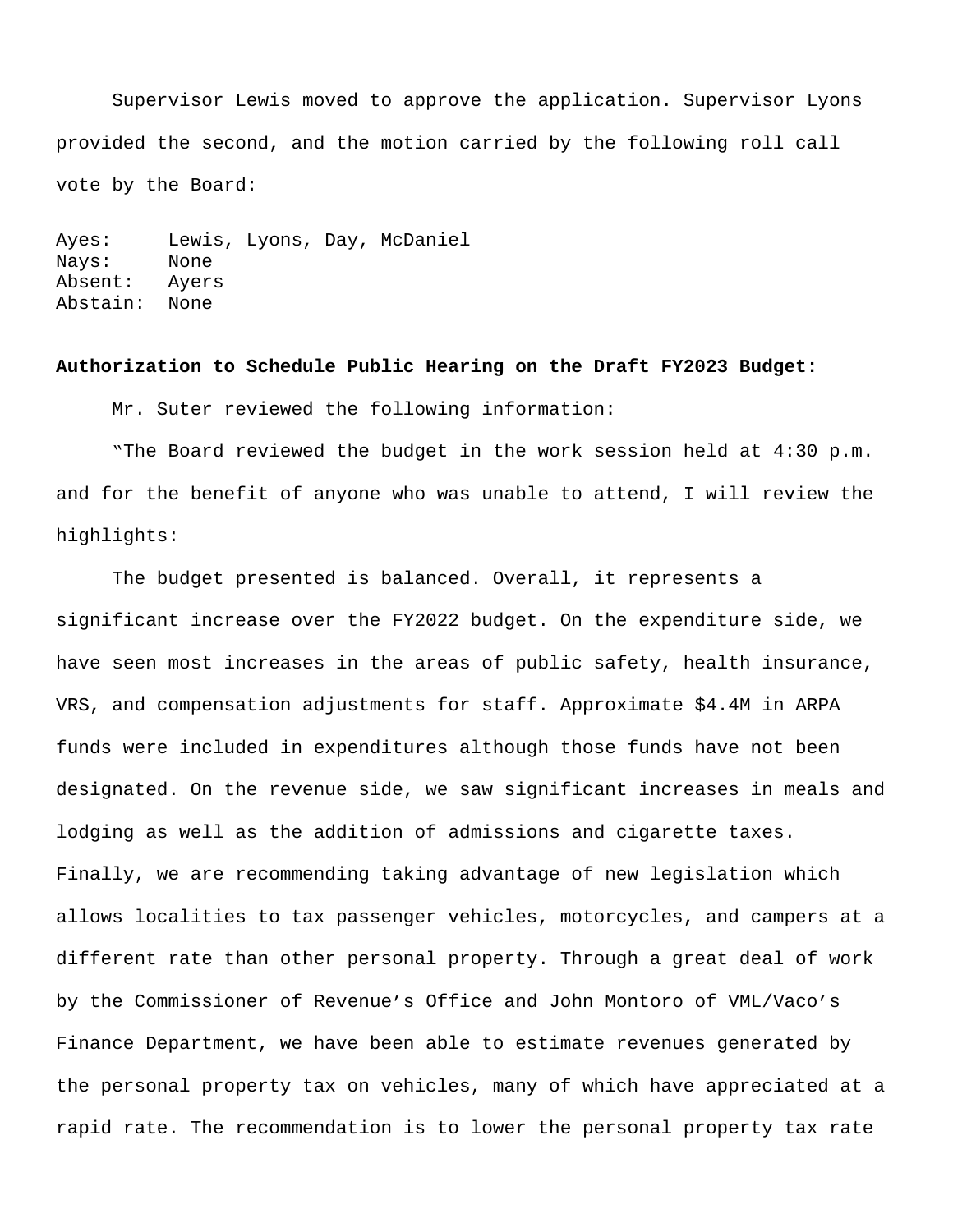for that category from \$4.50 to \$3.80 and to reduce the PPTRA percentage by 1% from 37% to 36%. For consideration in the next item on the agenda, County Attorney Vickie Huffman has provided the required ordinance to advertise for public hearing in parallel with the budget public hearing. We have provided you with a copy of the proposed advertisement that would be published for the next two (2) Wednesdays, followed by a public hearing in this room on April  $26<sup>th</sup>$  at  $6:00$  p.m. and a budget adoption meeting on May  $3^{rd}$  at  $6:00$  p.m., also in this room."

Supervisor Lewis moved to advertise the public hearing. Supervisor Lyons provide the second, and the motion carried by the following roll call vote by the Board:

Ayes: Lewis, Lyons, Day, McDaniel Nays: None Absent: Ayers Abstain: None

# **Consideration to set Public Hearing on Code Amendment to establish Separate Classification of Personal Property for certain vehicles:**

Ms. Huffman briefly reviewed the agenda item which contained the following information:

 "Certain types of tangible personal property, such as passenger cars and trucks, have significantly increased in value, while other types of personal property have remained more or less stable. Local governments throughout the Commonwealth have raised concerns due to the inability to reduce rates for vehicles below the rate applicable to general tangible personal property.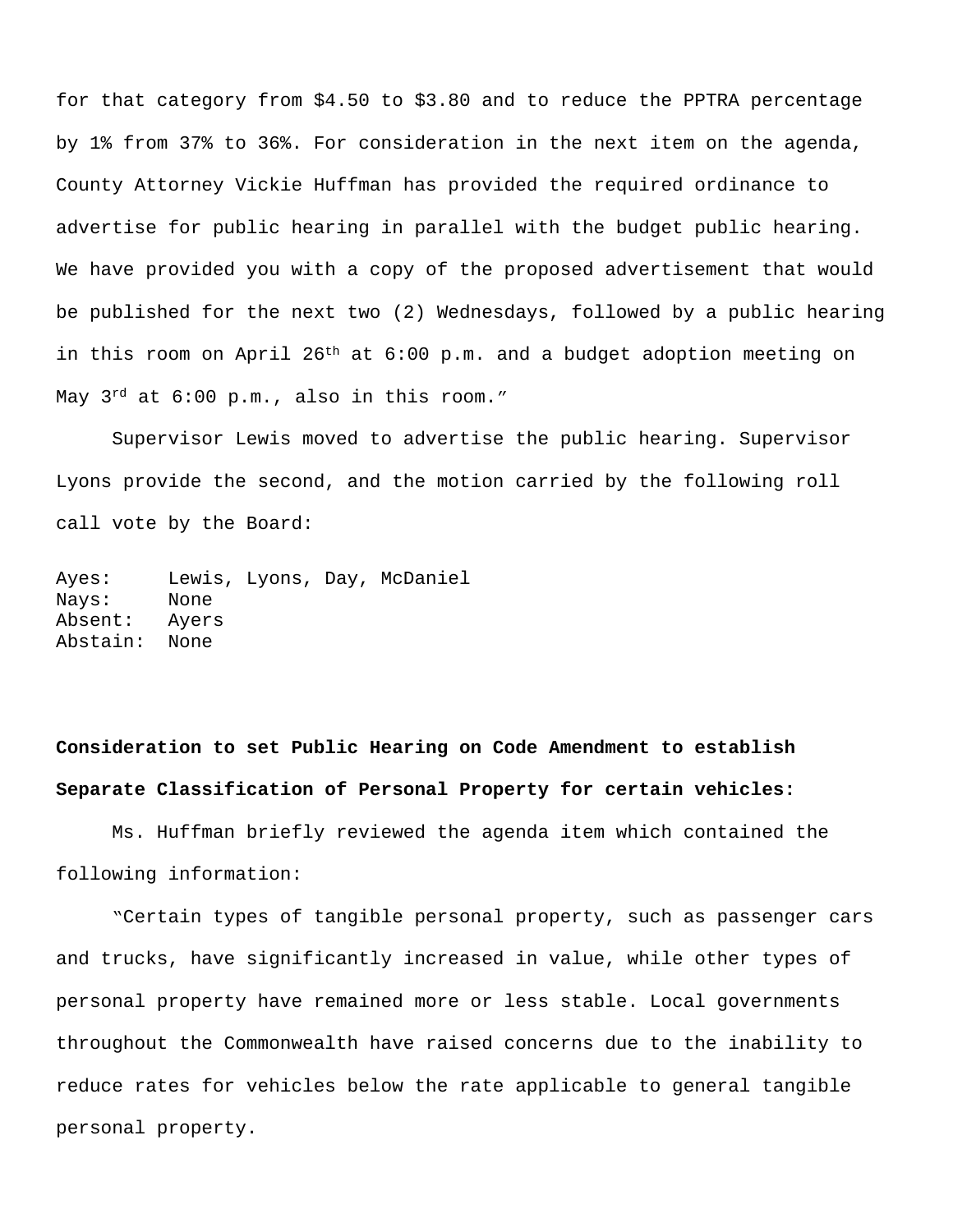In response, HB 1239 was approved on an emergency basis (effective upon approval) in the 2022 legislative session. This amendment to Va. Code Section 58.1-3506 provided authority to local governments to establish a separate classification of personal property for:

• Automobiles • Passenger trucks

• Motor vehicles with specially designed equipment for use by the handicapped

• Motorcycles, mopeds, all-terrain vehicles, and off-road motorcycles, campers, and other recreational vehicles

 The proposed Ordinance to establish a separate classification for these types of personal property in County Code is attached for the Board's consideration. A copy of Va. Code Section 58.1-3503 is also attached, with the referenced citations highlighted. Adoption of the Ordinance will allow the Board to set a lower tax rate for the specified types of tangible personal property."

Supervisor Lyons moved to advertise the public hearing. Supervisor Day provide the second, and the motion carried by the following roll call vote by the Board:

Ayes: Lyons, Day, Lewis, McDaniel Nays: None Absent: Ayers Abstain: None

## **Appointments:**

 **RARO Board of Directors- Fill unexpired term for David Hinty effective 01/06/2022 – 06/30/2025:**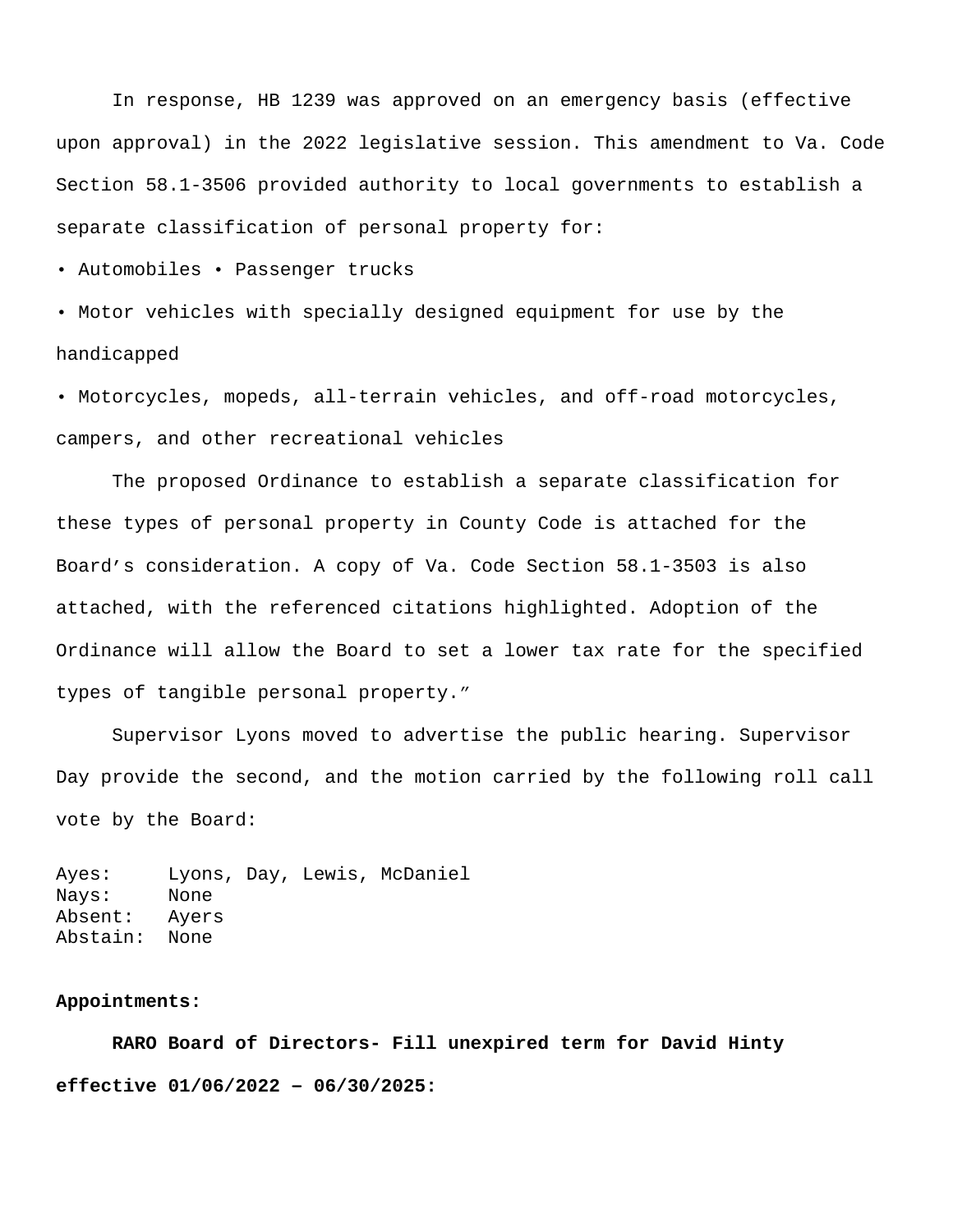No appointment was made as there weren't any applications received for consideration.

## **Monthly Staff Reports:**

Supervisor Lewis moved to accept the reports. Supervisor Lyons provide the second, and the motion carried by the following roll call vote by the Board:

Ayes: Lewis, Lyons, Day, McDaniel Nays: None Absent: Ayers Abstain: None

## **Board Comments:**

Supervisor Lyons asked that a draft ordinance provided to the Board pertaining to dogs and regulating habitually barking, howling, or yelping dogs be added to the May 9<sup>th</sup> agenda for discussion.

Supervisor Lewis advised that this was the first time he heard of this and may not be prepared to discuss at the May 9th meeting.

Chairman McDaniel advised that the ordinance will only be discussed at that time. He noted, should the Board be prepared to move forward in amending the County Code, the Board would need to provide authorization to schedule a public hearing on the ordinance.

At the discretion of Chairman McDaniel, the ordinance would be added to the May  $9<sup>th</sup>$  agenda.